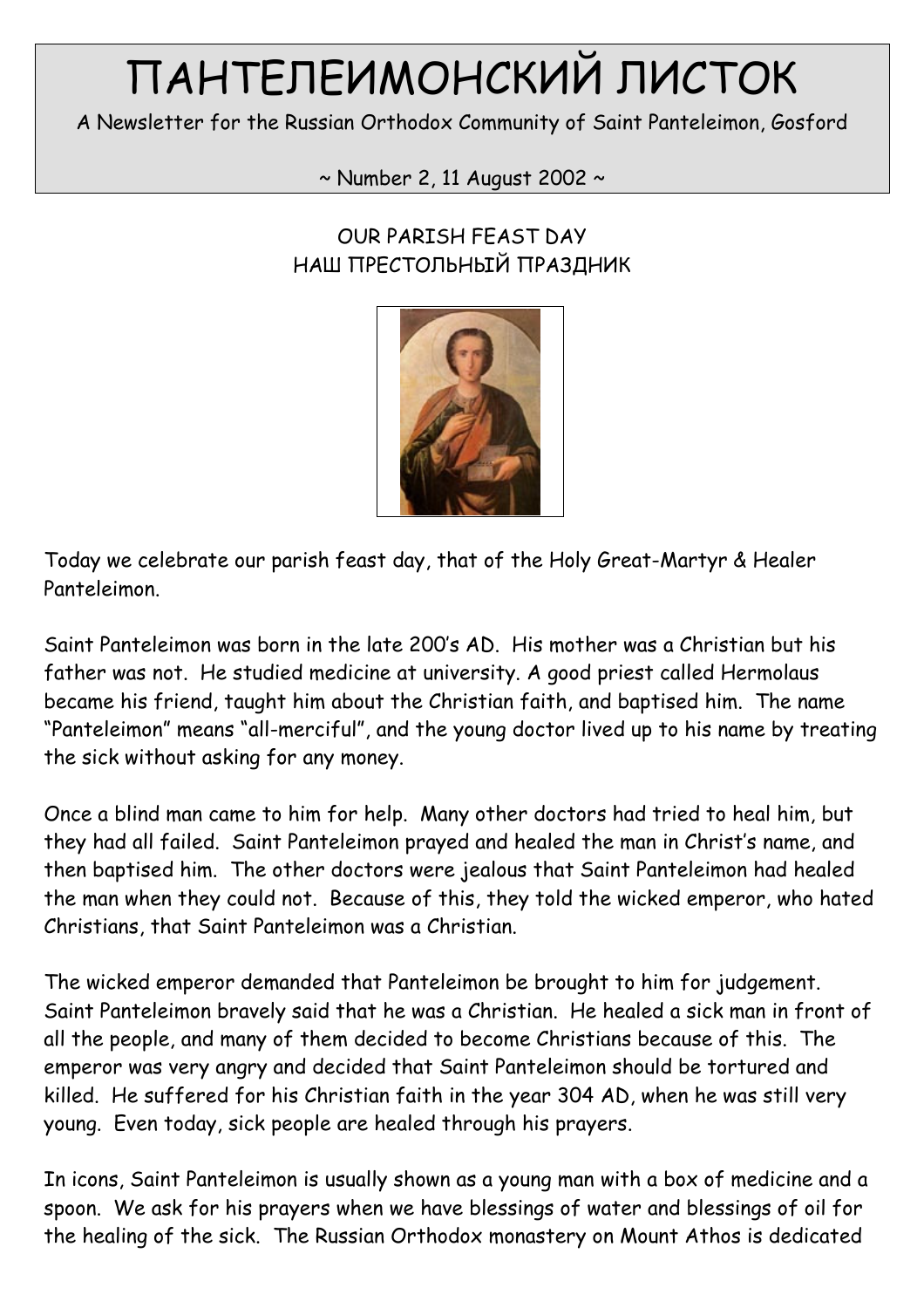to him. Mount Athos is also the place where the most beautiful church of Saint Panteleimon can be found.

Saint Panteleimon is one of a special group of saints called "unmercenary healers". This means that they had the ability – given to them by God - to heal people, but they did not ask for money to do this. In healing people without asking for payment, they were following the words of our Lord Jesus Christ, who said, "Freely you have received, freely give" (Matthew 10:8).

The other unmercenary healers are Saint Hermolaus (the priest who baptised Saint Panteleimon), Saints Cyrus and John, 3 different pairs of brothers called Saints Cosmas and Damian, Saint Sampson the Hospitable, and Saints Tryphon, Anthimus, Leontius, Eutropius, Julian, Diomedes, Anikitos, Thalaleus, and Mocius. Some of them were doctors, but others were simply able to heal because of their great faith in God. Many of them suffered for their Orthodox Christian faith at the hands of the pagan authorities.

In times of sickness (of either body or soul), we should pray to Saint Panteleimon and the other holy healers. But most importantly of all, we should try and always do what they did: share our gifts and talents – which all come from God – without seeking anything in return. Freely have we received, so freely give!

Each year, we remember the Holy Great-Martyr & Healer Panteleimon on August 9th (July  $27<sup>th</sup>$  on the Church calendar). In Gosford, we are keeping his memory on the Sunday immediately after his feast.

> Holy Great-Martyr Panteleimon, pray to God for us! Святому Великомученику Пантелеимону моли Бога о нас!



### PARISH LIFE: OUR FIRST BAPTISM!

July 21<sup>st</sup> was a special occasion in the life of our parish: our first baptism! After Divine Liturgy, Father James baptised Maxim, the baby son of Elena & Trifon (Chris) Benatar. Elena has been a regular worshipper in our community over the past 12 months. Standing in for godparents Dionisii Abramov & Natalia Istratuk (who were in Russia!) were Kostya Yakimov and Elena's mother. Many years to the newly-baptised servant of God the infant Maxim, and congratulations to his parents & godparents!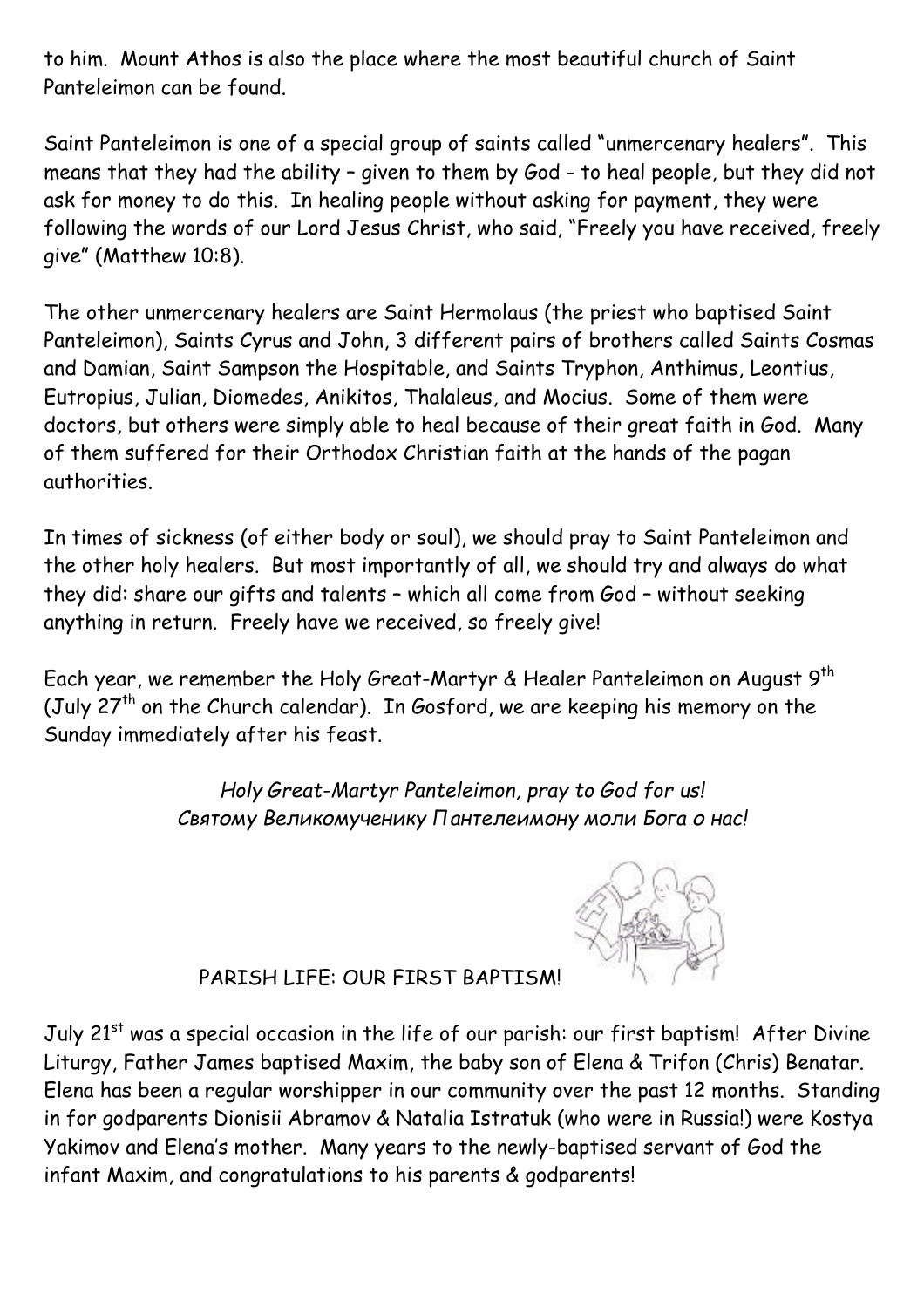### THE PRAYERS OF THE FAITHFUL ARE ASKED FOR:

The sick: Metropolitan Vitaly, Archbishop Alypy, Priest Boris, George, Tatiana Expectant mothers: Matushka Marie (due 10/8!), Manefa

Special needs: Priest Serafim, Irene, Subdeacon Mark & family, David, Katherine, Constantine, Tatiana, Christine (orthodox); George & Natalie & their new baby (nonorthodox)

Preparing for marriage: Paul & Ksenia, Matthew & Irene, Peter & Svetlana Newly-departed: Maria



PARISH LIFE: BESEDA

On July 25<sup>th</sup> in the evening there was a beseda (or discussion group) at Vic & Irene Krikunov's home in Narara. About 8 of our parishioners attended, and after everyone enjoyed some delicious pizza, Father James spoke in general about what it means to be an Orthodox Christian, and about living an Orthodox way of life. Our next beseda is planned for August 29<sup>th</sup>, again at the Krikunov's home. All are welcome!



#### NEW CHALICE

Some time ago, a collection was taken up to enable us to purchase a new chalice. The one that we have been using for some time is not in the Russian style, and is generally too small for our needs. For larger services, we have been borrowing a chalice from Cabramatta. \$520.65 was collected, and further donations have been promised. Father James is now making arrangements to obtain a new chalice (Чаша), diskos (Дискосъ), star (Звездица) and other items from Russia.

### KEEPING THE HALL CLEAN

Two services ago, we received an additional bill for the use of the hall because Narara Community Centre staff were obliged to do some extra cleaning in the bathrooms and in removing wax from the floor. Please remember that this is not our own hall, and that the way we leave the premises reflects on our whole community. Any help with cleaning the hall after everything is packed up would be most appreciated!